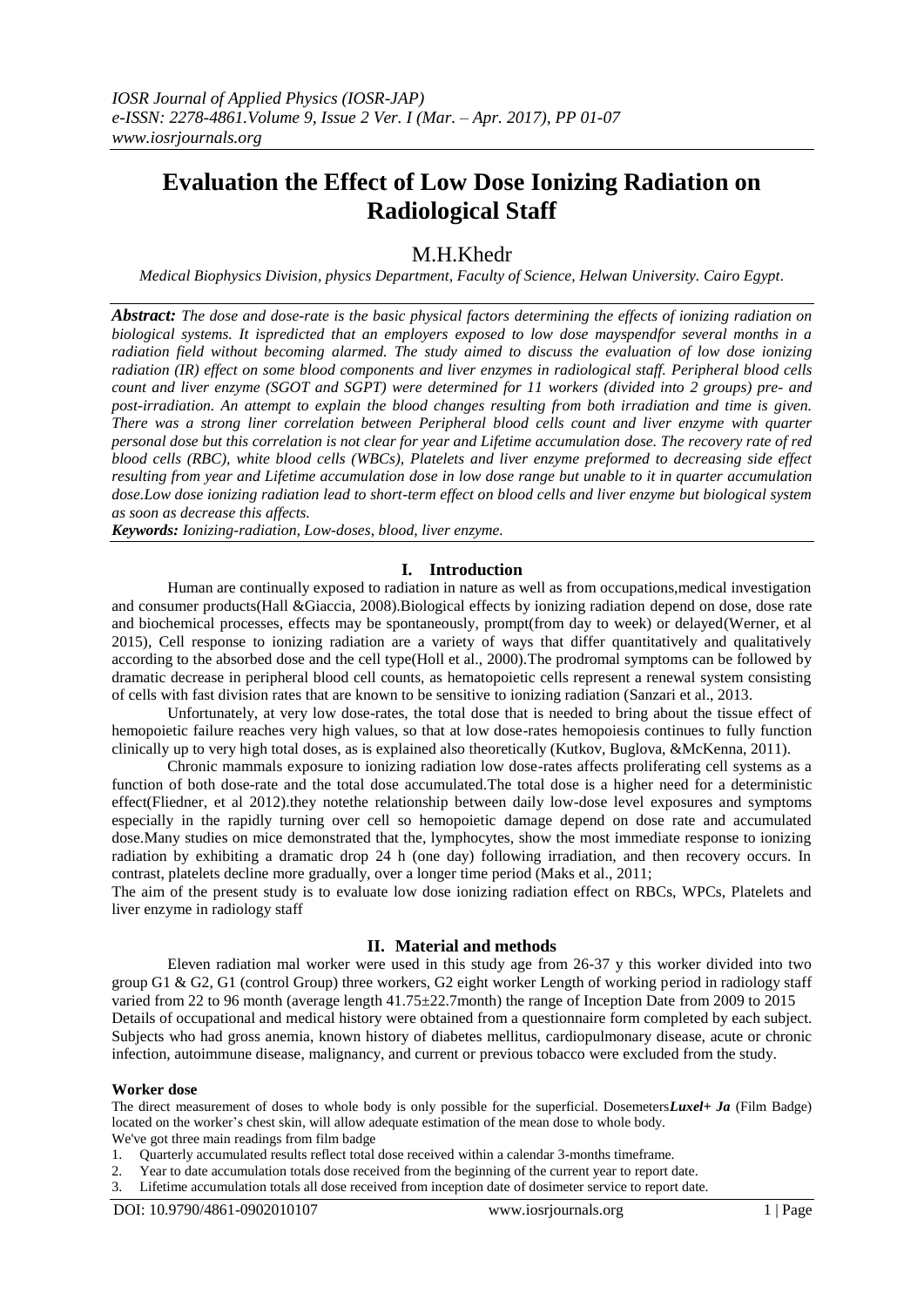# **Blood samples**

Blood samples were collected from the antecubital of radiology staff and persons qualified for the control group (G1) divided into two part

- 1. Added to sodium strata as an anti-coagulant to evaluate RBCs, WBCs and Platelets
- 2. Without anti-coagulant used to SGOT and SGPT enzyme from serum

Serum of blood samples was obtained by centrifuging at 5000 rpm for 10 min.

# **III. Results**

Table 1 shown the values of working period, Quarterly accumulated Dose mSv, Year to date accumulation Dose m Sv and Lifetime accumulationDose m Sv for each worker.

| Table 1       |                |                    |                     |                       |
|---------------|----------------|--------------------|---------------------|-----------------------|
| Worker Number | working period | Quarterly          | Year to date        | Lifetime accumulation |
|               |                | accumulated Dose m | accumulation Dose m | Dose m Sv             |
|               |                | Sv                 | Sv                  |                       |
| 1.            | $\Omega$       | ${}_{< 0.01}$      | ${}_{< 0.01}$       | ${}_{< 0.01}$         |
| 2.            | $\Omega$       | ${}_{< 0.01}$      | ${}_{< 0.01}$       | ${}_{< 0.01}$         |
| 3.            | $\Omega$       | ${}_{< 0.01}$      | ${}_{< 0.01}$       | ${}_{< 0.01}$         |
| 4.            | 96             | 0.09               | 0.15                | 0.71                  |
| 5.            | 40             | 0.05               | 0.08                | 0.12                  |
| 6.            | 40             | < 0.01             | 0.04                | 0.35                  |
| 7.            | 37             | < 0.01             | 0.05                | 0.1                   |
| 8.            | 34             | < 0.01             | 0.25                | 0.26                  |
| 9.            | 34             | 0.01               | 0.09                | 0.29                  |
| 10.           | 31             | ${}_{< 0.01}$      | 0.15                | 0.21                  |
| 11.           | 22             | ${}_{< 0.01}$      | 0.02                | 0.27                  |

Hematological parameters and liver enzymes were determined for each worker. The effect of irradiation dose on RBCs, WBCs and Platelets count and liver enzymes is given in table 2

| Table 2              |                               |                              |                   |                 |                 |
|----------------------|-------------------------------|------------------------------|-------------------|-----------------|-----------------|
| <b>Worker Number</b> | $RBCs * 10^6$ mm <sup>3</sup> | WBCs $*10^3$ mm <sup>3</sup> | Platelets $*10^3$ | <b>SGOT U/L</b> | <b>SGPT U/L</b> |
|                      |                               |                              | mm <sup>3</sup>   |                 |                 |
|                      | 5.42                          | 6.43                         | 196               | 18              | 25              |
| 2.                   | 4.99                          | 3.01                         | 214               | 20              | 25              |
| 3.                   | 5.38                          | 10.59                        | 263               | 16              | 15              |
| 4.                   | 5.7                           | 5.39                         | 210               | 39              | 34              |
| .5.                  | 5.66                          | 5.08                         | 201               | 19              | 15              |
| 6.                   | 5.39                          | 7.39                         | 238               | 23              | 26              |
| 7                    | 6.1                           | 8.7                          | 282               | 35              | 81              |
| 8.                   | 5.2                           | 8.72                         | 232               | 15              | 22              |
| 9.                   | 5.5                           | 4.8                          | 222               | 17              | 28              |
| 10.                  | 5.22                          | 3.89                         | 336               | 28              | 36              |
| 11.                  | 5,85                          | 8.19                         | 236               | 35              | 52              |

Figure 1 histogram illustrate worker number and Length of working period in radiology staff.



**Figure 1 -** worker number& working period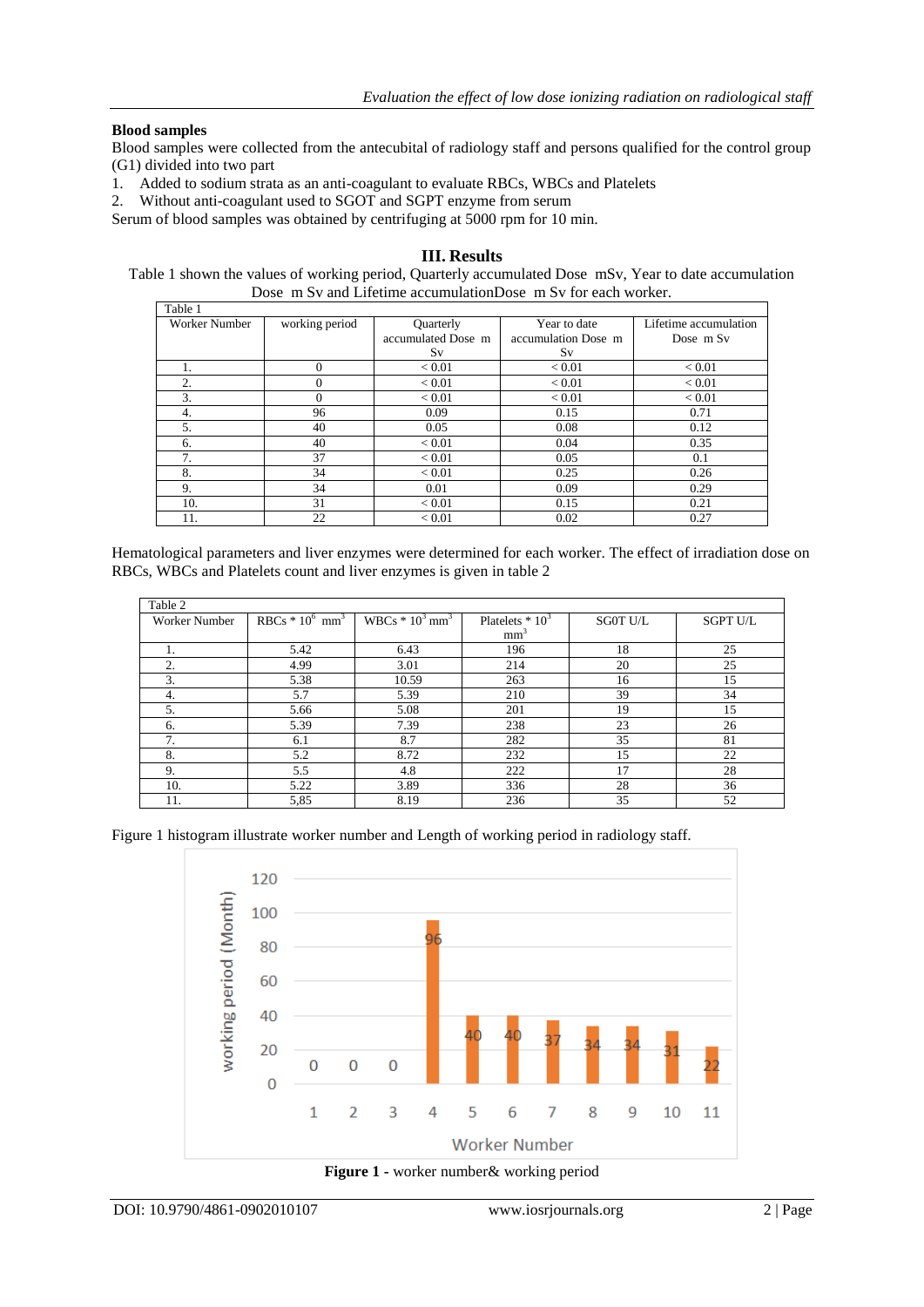The correlation between totals dose received from inception date of dosimeter service to report date and Length of working period in radiology staff illustrate in figure 2.



**Figure 2** – correlation between working period and lifetime accumulation dose mSv

The correlation between RBCs  $*10^6$  mm<sup>3</sup> with Lifetime accumulation Dose mSv, Year to date accumulation Dose mSv and Quarterly accumulated Dose mSv illustrate in figure 3 A, B & C respectively.



Figure 3 - correlation between RBCs  $*10^6$  mm<sup>3</sup> with Lifetime accumulation Dose mSv, Year to date accumulation Dose mSv and Quarterly accumulated Dose mSv A, B & C respectively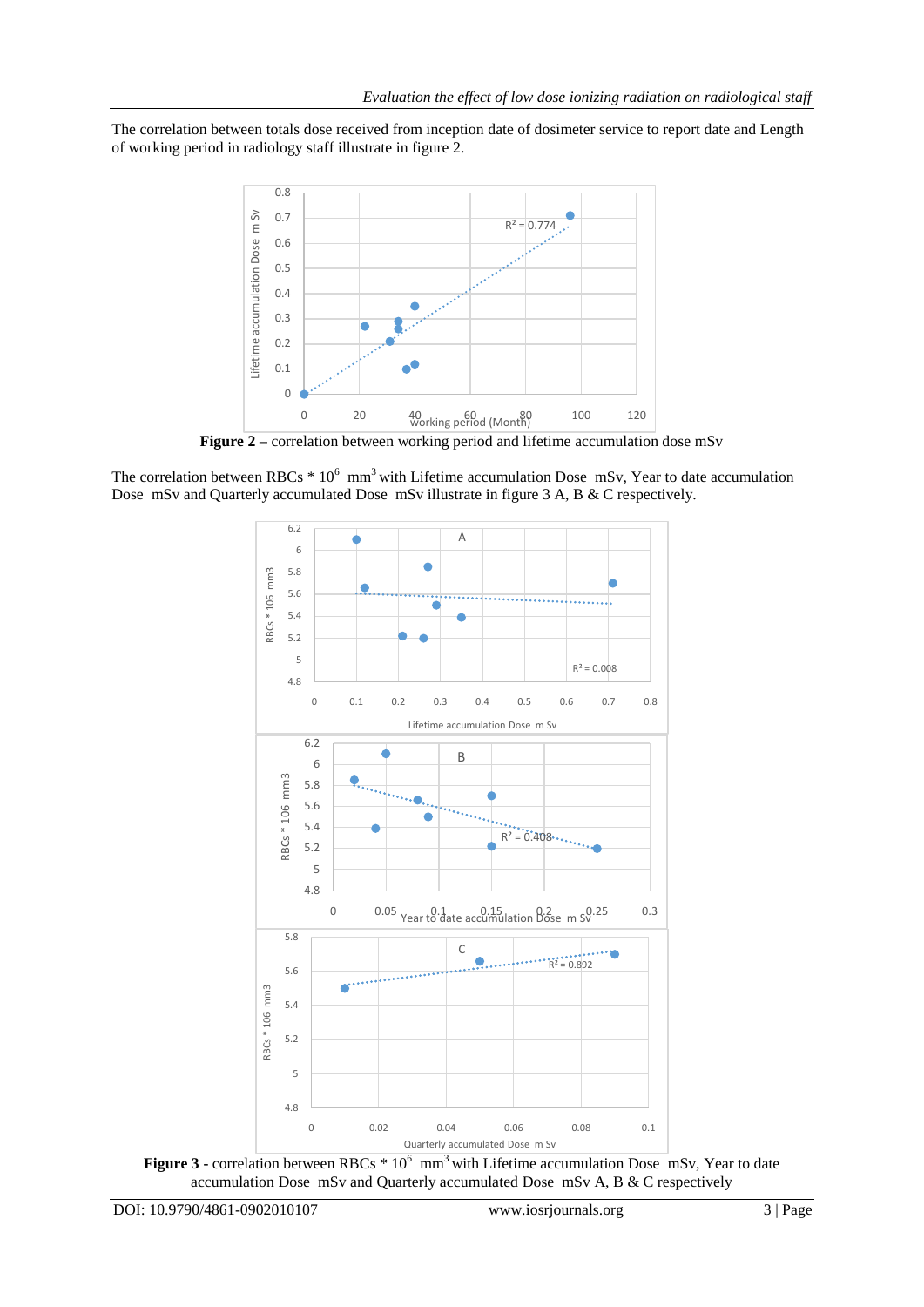The correlation between WBCs  $* 10^3$  mm<sup>3</sup> with Lifetime accumulation Dose mSv, Year to date accumulation Dose mSv and Quarterly accumulated Dose mSv illustrate in figure 4 A, B & C respectively



**Figure 4 -** correlation between WBCs  $* 10^3$  mm<sup>3</sup> with Lifetime accumulation Dose mSv, Year to date accumulation Dose mSv and Quarterly accumulated Dose mSv A, B & C respectively

The correlation between Platelets  $* 10^3$  mm<sup>3</sup> with Lifetime accumulation Dose mSv, Year to date accumulation Dose mSv and Quarterly accumulated Dose mSv illustrate in figure 5 A, B & C respectively

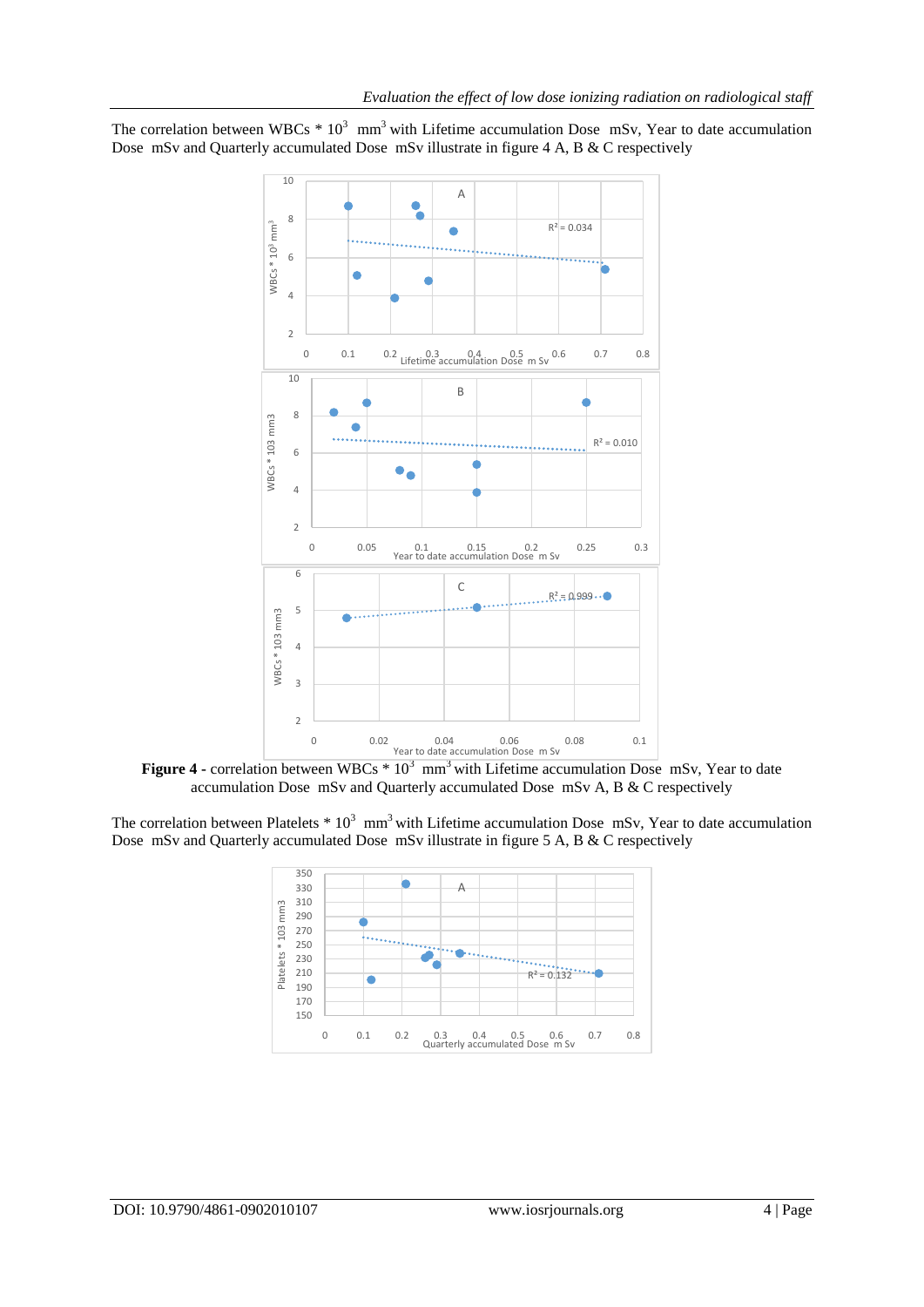

**Figure 5** - correlation between Platelets  $*10^3$  mm<sup>3</sup> with Lifetime accumulation Dose mSv, Year to date accumulation Dose mSv and Quarterly accumulated Dose mSv A, B & C respectively

The correlation between SGOTU/Lwith Lifetime accumulation Dose mSv, Year to date accumulation Dose mSv and Quarterly accumulated Dose mSv illustrate in figure 6 A, B & C respectively



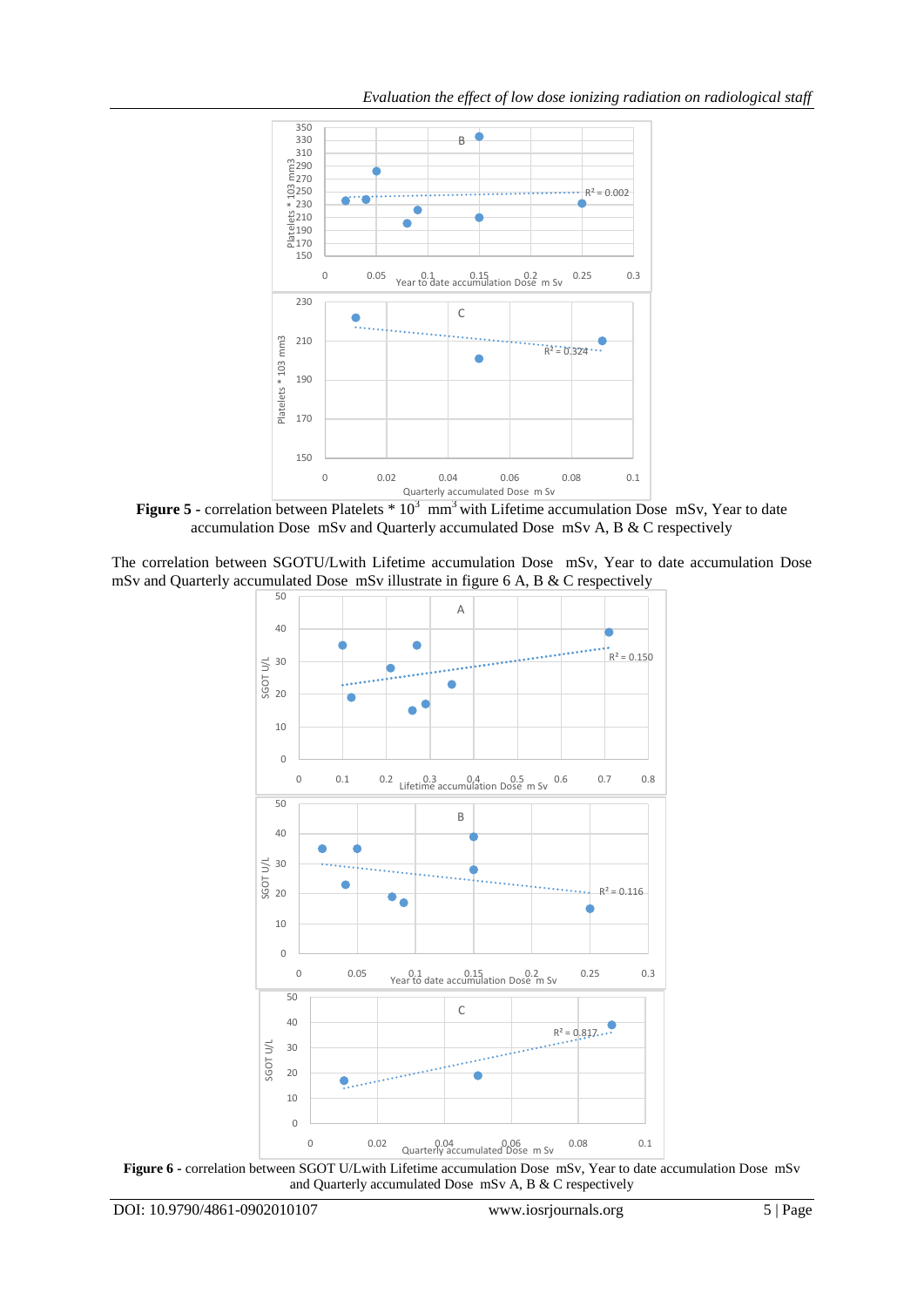The correlation between SGPTU/Lwith Lifetime accumulation Dose mSv, Year to date accumulation Dose mSv and Quarterly accumulated Dose mSv illustrate in figure 7 A, B & C respectively.



**Figure 7 -** correlation between SGPT U/Lwith Lifetime accumulation Dose mSv, Year to date accumulation Dose mSv and Quarterly accumulated Dose mSv A, B & C respectively

# **IV. Discussion**

Blood cell is a well document effect for ionizing radiation and contribute to the hematopoietic syndrome, observed in mammals following by whole body irradiation (Billings et al., 2014).Immediate life threatening effects unaccompanied with low dose (<1Sv) but long-term effects may be real and should be given serious consideration (Tucker, 2008). White blood cells are the most sensitive to gamma in the long- term effect (Sanzari et al., 2013).Reduction in blood cell counts in a dose-dependent manner but WBCs are less dependent (Maks et al., 2011)

In the current study,we found strong liner correlation between peripheral blood count and liver enzyme with quarter accumulationdose, knowing that we ignore the results of all employees who have received a small radiation dose  $(< 0.1$  mSv) in the last three months.the correlation is strong positive for RBCs (R= 0.9), WBCs ( $R = 0.995$ ) and SGOT liver enzyme ( $R = 0.934$ ) but moderate negative for platelets count ( $R = -0.569$ ) and positive for SGPT liver enzyme (0.309).

The correlation between peripheral blood count and liver enzyme with Lifetime and Year to date accumulation dose ranging from mild to moderate correlation  $(R\ 0.05 - 0.6)$ . We suppose this correlation are not clear in Lifetime and Year to date accumulation dose because lifespan of RBCs 120 day (Clark1988),

Mean lifespan of RBC is 115 days; this value may vary between 70 and 140 days(Mock et al 2011),The typical life span of a platelet is about 10 days and Lifespan for WBCs about 21 day. (Dee et al 2010). For this reasons long term effect of low dose resulted from Lifetime and Year to date accumulation dose is not clear in correlation so when we ignored this doses we obtained on strong correlation between peripheral blood count with quarter accumulation dose except platelets count because have very short lifespan.